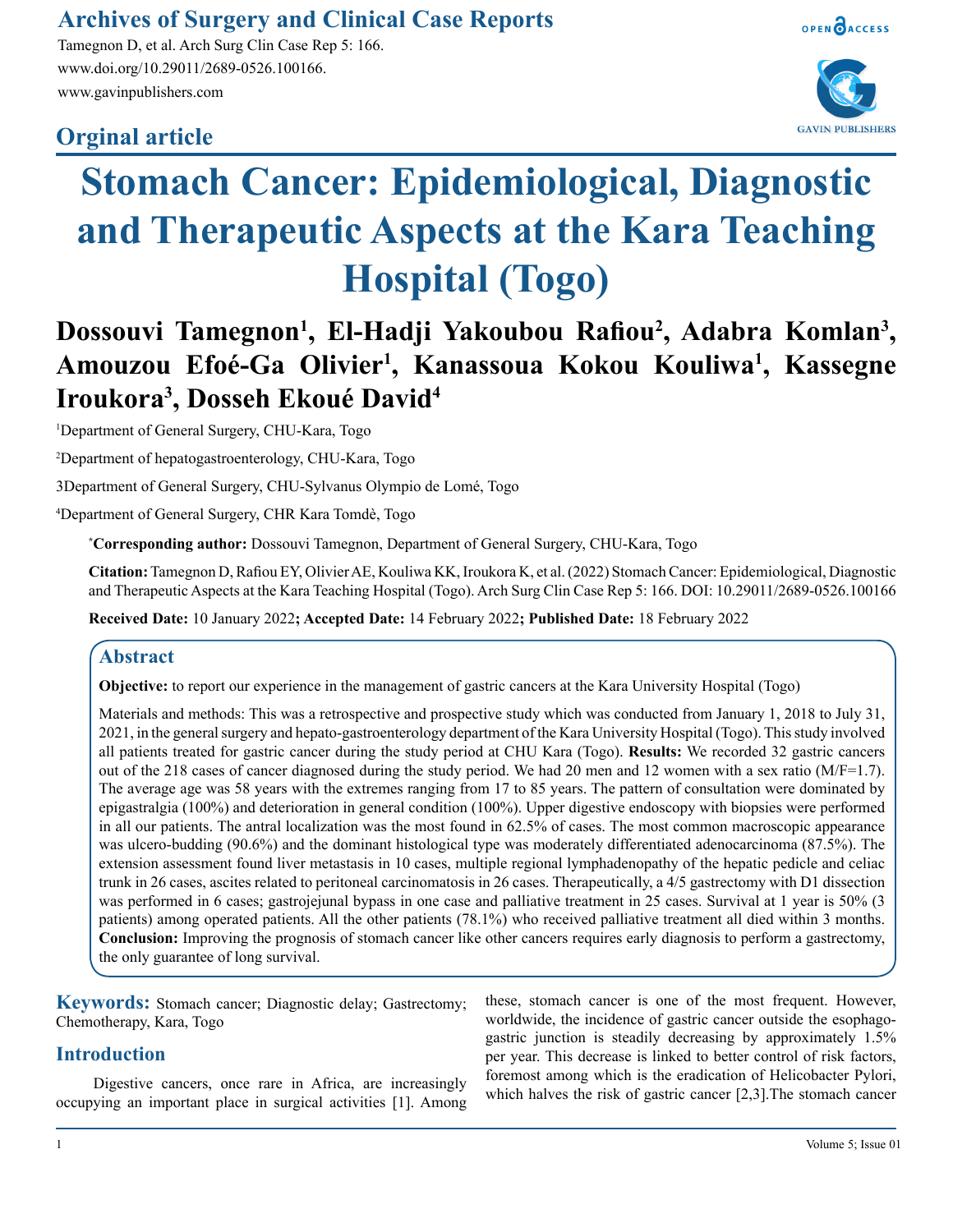**Citation:** Tamegnon D, Rafiou EY, Olivier AE, Kouliwa KK, Iroukora K, et al. (2022) Stomach Cancer: Epidemiological, Diagnostic and Therapeutic Aspects at the Kara Teaching Hospital (Togo). Arch Surg Clin Case Rep 5: 166. DOI: 10.29011/2689-0526.100166

occupied the second place of digestive cancers in Kara [4] and is clearly increasing in our surgical practice. The management of digestive cancers in our rural context as in most African countries is confronted with the problems of lack of diagnostic and therapeutic means. The diagnosis is often made late at stage of complications therefore making the management palliative. The objective of this work is to report our experience of the management of stomach cancer at CHU Kara (Togo).

#### **Materials and methods**

This was a retrospective and prospective study, which was conducted from January 1, 2018 to June 31, 2021, in the general surgery and hepato-gastroenterology department of the Kara University Hospital (Togo). This study concerned all patients treated for gastric cancer during the study period. The pathological anatomy department is not available at the Kara University Hospital (Togo). All the samples were sent to the CHU Sylvanus Olympio or to private structures, all in Lomé. The parameters studied were epidemiological (frequency, sex, age, profession, history), clinical, paraclinical, therapeutic, postoperative and follow-up.

#### **Results**

During the study period, we recorded 218 cases of digestive cancers, including 32 gastric cancers.We had 20 men and 12 women with a sex ratio (M/F=1.7). The average age was 58 years with the extremes ranging from 17 to 85 years. The patient history was characterized by gastric ulcer in 22 cases and unlabeled epigastralgia in 10 cases. The pattern of consultation were dominated by epigastralgia (100%) and deterioration in general condition (100%) as illustrated in Table I.

**Table I:** Pattern of consultation

|                                    | n  | $\frac{0}{0}$ |
|------------------------------------|----|---------------|
| Epigastragia                       | 32 | 100           |
| Deterioration of general condition | 32 | 100           |
| Dysphagia                          |    | 219           |
| Gastrointestinal bleeding          |    | 15.6          |

One patient was classified as OMS 1, one OMS 2 and thirty patients OMS 4. The physical examination revealed a gastric mass in only one case. Upper digestive endoscopy with biopsies were performed in all our patients. Antral localization was the most found in 62.5% of cases. The most common macroscopic appearance was ulcero-budding (90.6%) and the dominant histological type was moderately differentiated adenocarcinoma (87.5%) as shown in Table II.

**Table II :** Topography, macroscopic and microscopic appearance of gastric cancers

|                                            | n              | $\frac{0}{0}$ |  |
|--------------------------------------------|----------------|---------------|--|
| <b>Topographie</b>                         |                |               |  |
| Antre                                      | 20             | 62,5          |  |
| Fundus                                     | 5              | 15,6          |  |
| Fundus                                     | 3              | 9.4           |  |
| Diffus                                     | 3              | 9,4           |  |
| Cardia                                     | 1              | 3,1           |  |
| Total                                      | 32             | 100           |  |
| Macoscopic appearance                      |                |               |  |
| Ulcéro-budding                             | 29             | 90.6          |  |
| <b>Budding</b>                             | $\overline{2}$ | 6,3           |  |
| Infiltrating                               | 1              | 3,1           |  |
| <b>Histological type</b><br>Adénocarcinoma |                |               |  |
| Moderately differenciated                  | 28             | 87.4          |  |
| Poorly differenciated                      | 2              | 6.3           |  |
| Well differentiated                        | $\mathfrak{D}$ | 6.3           |  |
|                                            |                |               |  |

The extension assessment found liver metastasis in 10 cases, multiple regional lymphadenopathy of the hepatic pedicle and celiac trunk in 26 cases, ascites related to peritoneal carcinomatosis in 26 cases. Therapeutically, a 4/5 gastrectomy with D1 dissection was performed in 6 cases; gastrojejunal bypass in one case and palliative treatment in 25 cases. Adjuvant chemotherapy could not be performed for several reasons: the absence of an oncology service in the Kara region and the poverty of the patients. The postoperative course was marked by parietal suppuration in one case which regressed under local care. On the digestive level, the operated patients had resumed transit after an average of 3 days and had quickly resumed food, which improved their general condition. Survival at 1 year is 50% (3 patients) among operated patients. All the other patients (78.1%) who received palliative treatment all died within 3 months.

## **Discussion**

Gastric cancer is unevenly distributed around the world. And for good reason, there is a certain genetic and environmental susceptibility to developing this cancer. It is in East Asia that it is highest, especially in Japan and China, followed by Central Eastern and Southern Europe, particularly Portugal and South America [4]. A study of gastric cancers in Africa showed a marked increase in the incidence of this cancer in Mali compared to other African countries such as Uganda and Senegal. Similarly, this incidence is higher in sub-Saharan Africa than in North Africa [5]. These